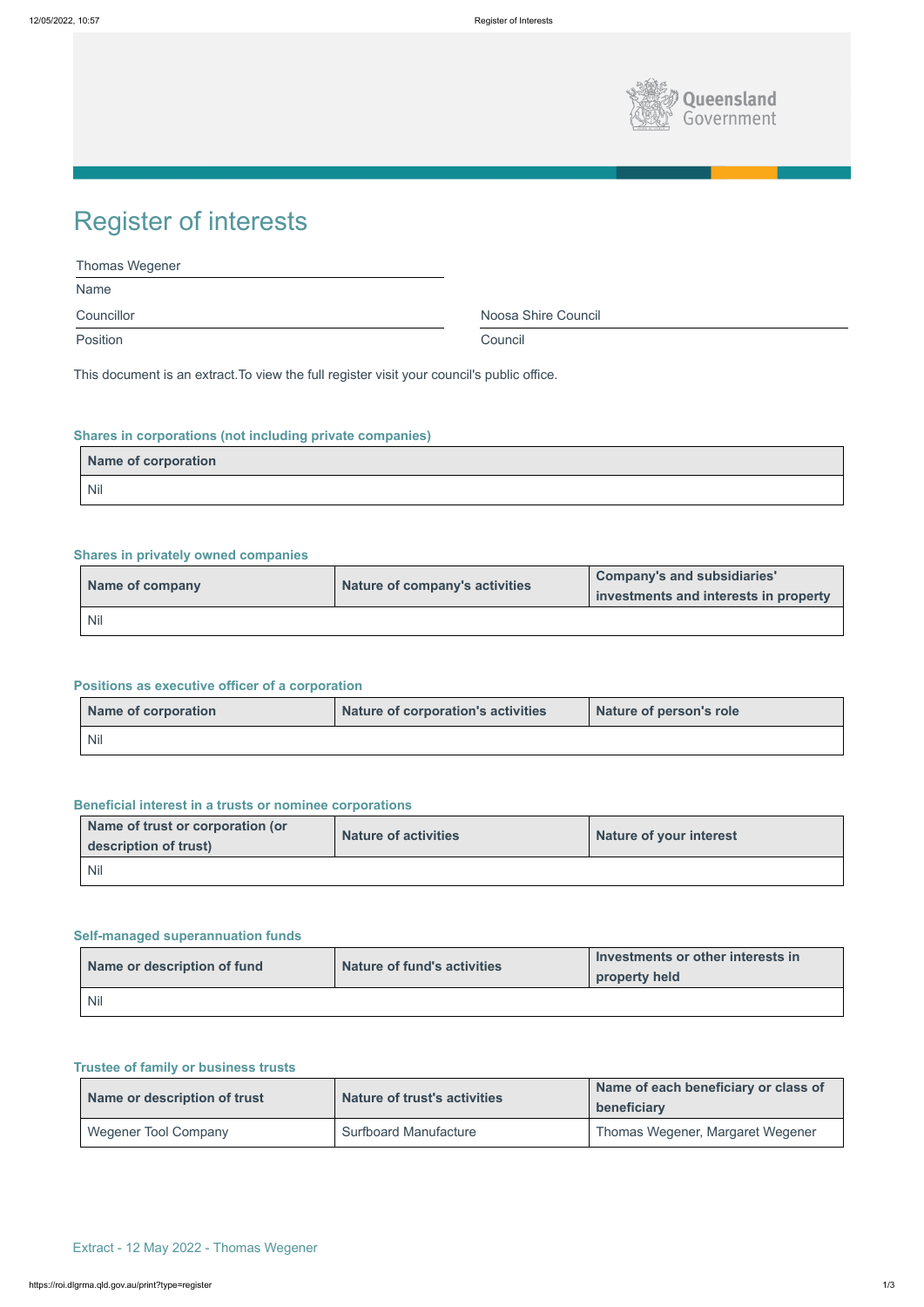

# **Partnerships or joint ventures**

| Name or description | <b>Nature of the activities</b> | Nature of interest (e.g.<br>owner) | Investments or interests in<br>property |
|---------------------|---------------------------------|------------------------------------|-----------------------------------------|
| <b>Nil</b>          |                                 |                                    |                                         |

# **Land (including houses, rentals and other properties)**

| <b>Suburb or locality of land</b> | <b>Approximate size</b> | <b>Purpose for which land is</b><br>used | Nature of interest (e.g.<br>owned, leased, rented) |
|-----------------------------------|-------------------------|------------------------------------------|----------------------------------------------------|
| Cooroy                            | Hectare                 | residential                              | owner                                              |

# **Liabilities more than \$10,000 (excluding department store and credit card accounts)**

| Type of liability | Name of bank or creditor |
|-------------------|--------------------------|
| Home Loan         | Bendigo Bank             |

#### **Debentures and similar investments**

| Name of corporation the investment is | Nature of corporation's business | <b>Nature of investment</b> |
|---------------------------------------|----------------------------------|-----------------------------|
| <b>Nil</b>                            |                                  |                             |

# **Savings and investment accounts held with financial institutions**

| Name of bank or institution | <b>Type of account</b>        |
|-----------------------------|-------------------------------|
| <b>ANZ</b>                  | <b>Cheque Account</b>         |
| <b>ANZ</b>                  | Debit Account                 |
| Bendigo bank                | <b>Campaign Debit Account</b> |
| <b>Bendigo Bank</b>         | Home Loan                     |
| <b>ING</b>                  | <b>Everyday Account</b>       |

# **Gifts valued at \$500 or more, or multiple gifts totalling \$500 or more.**

| Name of donor | <b>Description of the gifts</b> |
|---------------|---------------------------------|
| <b>Nil</b>    |                                 |

# **Sponsored travel or accommodation benefits**

| Name of person or source who contributed to your travel<br>or accommodation | Nature and purpose of the benefit received |
|-----------------------------------------------------------------------------|--------------------------------------------|
| <b>Nil</b>                                                                  |                                            |

Extract - 12 May 2022 - Thomas Wegener